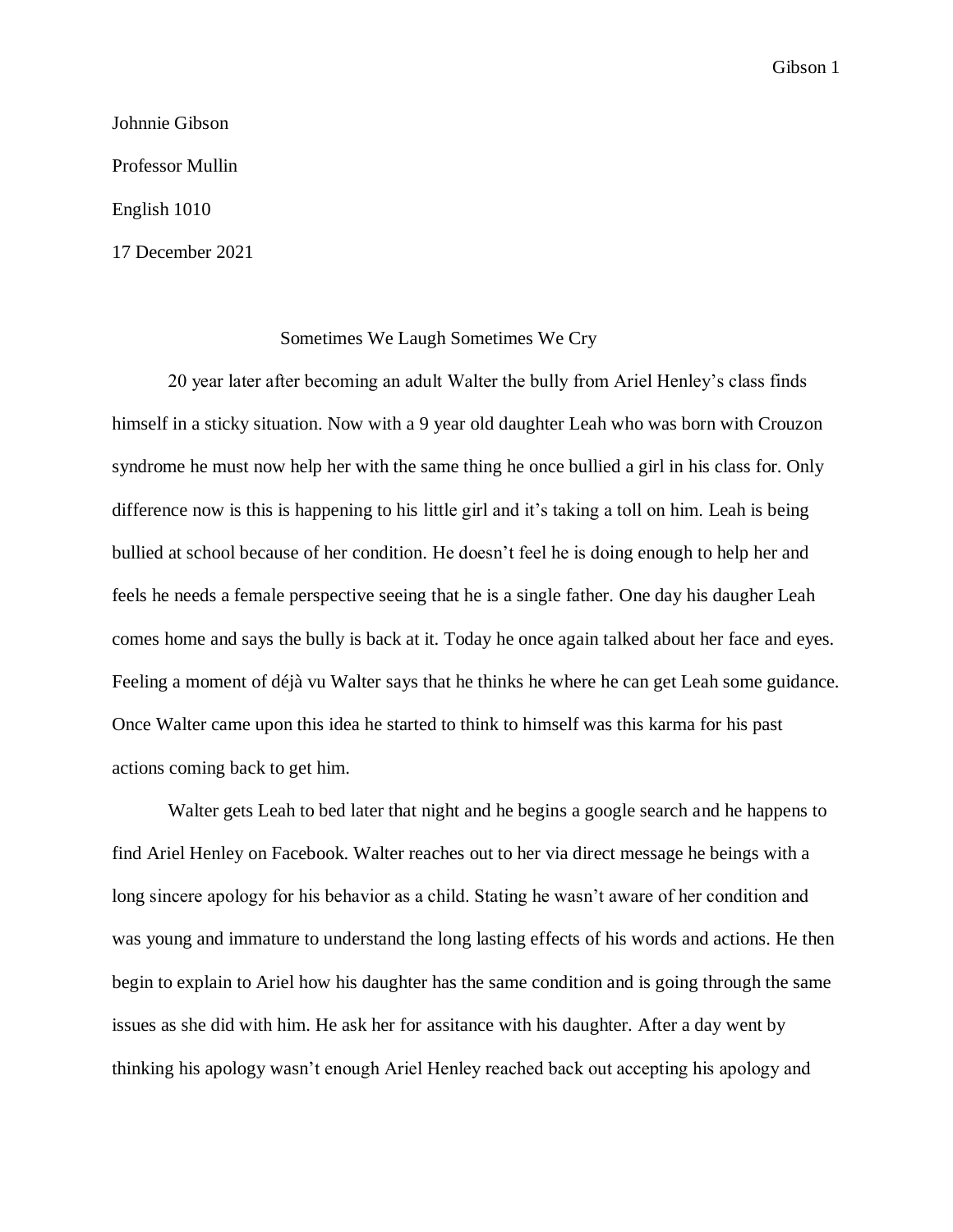Gibson 1

asked for a face time with him and his daughter. She also said she would like to speak with him first before for a little more details. They exchanged information.

Walter gave Ariel a call the next day. He began with another apology for his younger self and his words. She accepted the apology stating that "he was young and uninformed." She then asked about his daughter and how old she was in which he responded "9". A little younger then when him and Ariel were in school together. They then begin a conversation about how long she has been being bullied by this kid. Walter says he believes about for about half of the new school semster being that his daughter is new to the school system. Walter then asked Ariel how did she overcome such bullying and hazing growing up. Ariel talked about how it wasn't easy at all and it took a very long time to accept her body and love the skin she is in.

Leah soon walked in on the facetime call and beging listening to Ariel speak to her father. Leah introduced herself to Ariel and vice versa. Ariel then continued talking about how art help her when she was younger which is why she is an artist today. She asked Walter did he remember Ms. J. He replied "of course." She told him how she helped play a big part in explaining art to her which helped Ariel accept herself more. She told Leah something that Ms. J told her. "Art isn't about what you see it's about what you feel." She told Leah she should apply that same method to herself she said that Leah needs to love herself inside first and once she does that and feels that love from inside she can love and not be ashamed of the skin she is in. That will help her ignore any negative comments people have towrads her. Ariel explains that because Leah is starting this process of self love early it will be better for her in the long run. She will be already prepared. Leah ask her afther can Ariel be her art teacher on the weekends. Walter then proceeds to ask Ariel is that okay with her to which she responds "absolutely"